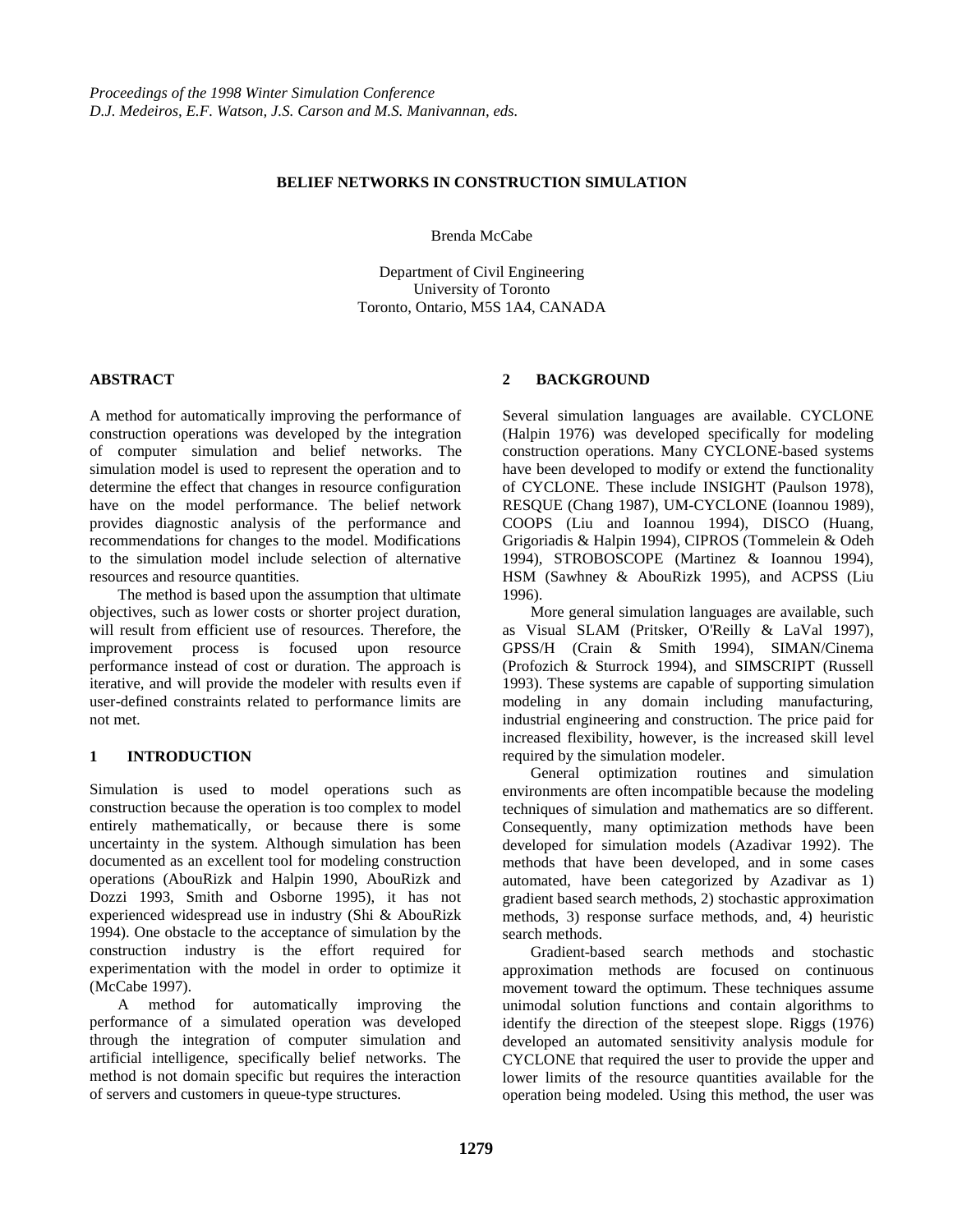able to establish the direction toward which the optimal resource configuration may be found.

The response surface methodology involves fitting regression models to the results of the simulation run evaluated at various states of the problem domain. Azadivar and Talavage (1980) showed that the effectiveness of this method was greatly reduced if the regression function contained sharp ridges or flat surfaces.

Heuristic methods may not guarantee that the solution found is the global optimum because there is often no assumption that the solution function is unimodal. One may be confident that the solution found by the method is very good, but it may not be the optimum. Two formal heuristic methods have been defined by Azadivar (1992): complex search and simulated annealing. Methods that rely upon artificial intelligence, such as genetic algorithms, rule-based systems, and belief networks also fall into this category.

Complex search involves using the results of several simulation runs from different variable parameters to determine the worst point. The worst point is dropped, a new point is generated, and the simulation is rerun. Simulated annealing is a local gradient search method that evaluates the objective function, say, to minimize the cost, at an appropriately chosen point. If the new cost is less than the cost at the previous point, then the new point is accepted and the old one is dropped. To reduce the likelihood of being caught in a local minimum, the method will allow uphill moves based on random variables with controlled probabilities.

Several heuristic techniques have been developed specifically for improving construction operations. Wood and Harris (1980) developed a program that utilized an iterative technique of simulation and manual cost evaluation to optimize concrete delivery truck fleets. Their model was able to analyze various truck and plant capacities.

AbouRizk and Shi (1994) applied heuristics to a DELAY statistic to determine whether the number of resources in a simulation model should be increased or decreased in order to meet project objectives for optimizing cost, production, or resource utilization. The DELAY statistic is equal to the fraction of time a resource is idle relative to its total working time. The limitation of the work, as cited by the authors, is that the system assumed the simulation model itself cannot be modified, and it could not meet multiple objectives, such as optimal cost and production.

Shi and AbouRizk (1995) developed a hybrid simulation and mathematical optimization system for handling large, complex systems. In this model, the large system is broken into smaller sections for separate evaluation of each feasible resource state. The smaller sections are rejoined by mathematical functions and the entire project is optimized mathematically. The method requires significant manipulation by the user to determine the connection types between the smaller simulation model sections, development of the mathematical functions that connect the smaller sections into the entire project, and fine-tuning.

Tompkins and Azadivar (1995) combined genetic algorithms with object-oriented programming in ModSim II to develop a means of optimizing simulation models for manufacturing systems. The system was intended to represent corporate policy for minimizing resource requirements of new operations. Several billion points could be searched resulting in significantly improved solutions over random search methods.

Chan and Chua (1996) developed a hybrid optimization system using genetic algorithms and computer simulation for use in civil engineering applications. Because of the constraints imposed by practical issues of the specific applications, they found that the genetic algorithms were not allowed to fully optimize the solutions.

Most of the techniques developed to "optimize" simulation models are based on modifying resource quantities, but not resource capacities through the selection of alternative resources. An alternative resource is a resource that is able to perform the same function, but has different parameters that affect its performance. For example, an alternative for one truck resource may be another truck of greater capacity but, perhaps, slower acceleration. Other techniques have also focused on a single optimization objective, such as cost. The approach developed in this research focuses on the surrogate objective of improving performance of all resources based on five performance indices. The drive to improve performance instead of cost or project duration leads to the recommendation of alternative resources.

The issue of finding very good vs. optimal solutions is not perceived as a problem by the author, especially as it relates to construction operations. Moreover, if one does not focus on finding the one optimal point, it follows that the modeler could be presented with several near-optimal solutions. Several, equally acceptable solutions may result when the solution function is rather flat near various optimal points or when there are several local optimums that result in similar system performance. Because construction is vulnerable to innumerable external influences that may continually affect its performance, several very good and equally acceptable solutions may be of more value to the construction planner than a single optimal solution.

# **3 BELIEF NETWORKS**

This performance improvement method is based upon the integration of simulation and belief networks. Belief networks may be described as a form of artificial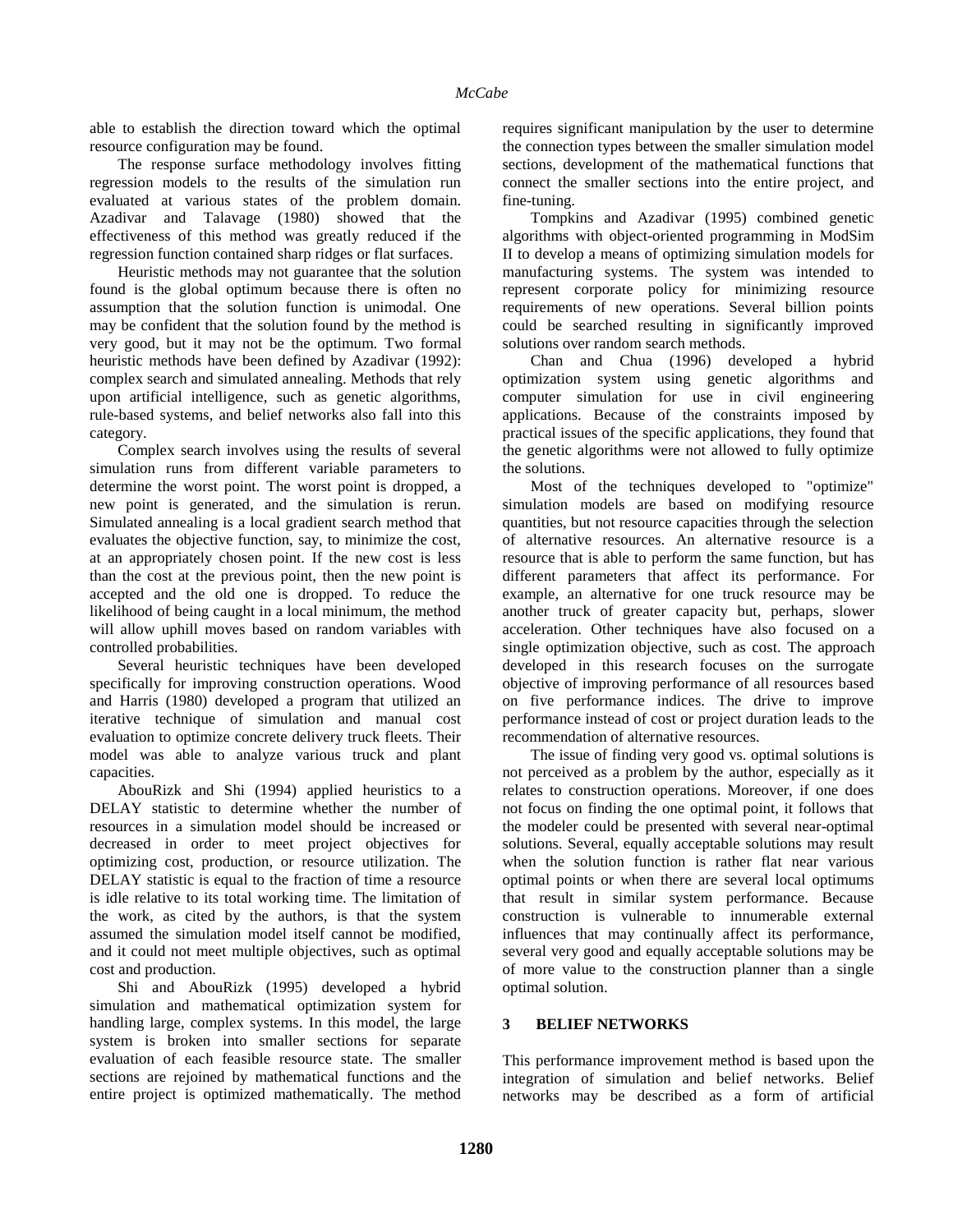intelligence able to incorporate uncertainty and knowledge into their structures (Pearl 1990). Belief networks are directed, acyclic graphs (DAG) with nodes representing the variables in the problem domain, and arcs representing conditional dependence between the variables (Jensen 1996). Directed means that the arcs have an implicit direction represented by an arrow. Acyclic refers to the constraint that when the direction of the arrows are considered, they may not close upon themselves creating a closed circle. The node or variable with an arrow pointing away is the parent node. The node to which the arrow is pointing is considered the child node.

In diagnostic models including the one developed in this research, variables may be categorized as causal variables and effect variables. (Henrion, Breese & Horvitz 1991) Arcs connect the causal variables to the effect variables to depict the conditional relationships i.e. the state of the cause variable (true or false) affects the state of the effect variable. Probabilities are assigned to each variable based on all possible combination states of the parent nodes.

Poole, Mackworth and Goebel (1998) provide guidance for the development of belief networks in four general steps. First, the variables in the domain must be determined. This is directly affected by the scope of the problem definition. Second, the conditional relationships are defined by connecting the nodes with arc. The resulting graph must be acyclic. Third, the states of the nodes are determined. Where possible, the variables are binary to limit the number of probabilities that must be assigned. Finally, the probability related to each conditional relationship is determined. This entails evaluating all combinations of the states of parent nodes and assigning a probability value of the child node states for each parent state combination.

**Figure 1** shows the belief network that was developed for diagnosing performance. Note that the nomenclature from queuing theory has been used. The variables SQ, SU, QW, QL, and CD are the performance indices Server Quantity, Server Utilization, Queue Wait time, Queue Length, and Customer Delay. The performance indices are the effect variables in this network and represent the effect or symptoms of poor performance. The variables TooFewCustomers, TooManyServers, etc. are possible causes of poor performance and are the causal variables. Finally, the variables Cost and Duration have been included to provide direction for the search, but are not explicitly incorporated as objectives. Their role will be discussed shortly.

The arcs linking the variables indicate a conditional relationship between the variables. Causal variables that relate to the customer quantity or capacity affect the customer performance and the queuing performance. The causal variables that relate to the server quantity or capacity affect the server performance and the queuing performance. For example, TooManyCustomers may affect the performance of the customers as measured by the indices CD, and the performance of the queues represented by the variables QW, and QL.

The states of the variables are shown in **Table 1** and **Table 2**. All Causal nodes are binary. These values indicate whether the causal variable is affecting the performance of the resources.



Figure 1: Belief Network for Performance Improvement

The Effect nodes have two or three states, depending upon the limits. In some cases, such as SU, QL and QW, the value of the variable is bounded by two limits, an upper and lower limit. The subscript L indicates the lower limit of the acceptable range of the value of the variable. The subscript U indicates the upper limit of the acceptable range. The variables SQ and CD are bound by only one limit. The value of SQ is evaluated as equal to zero or greater than zero. The variable CD has only an upper limit, as the lower limit is always zero.

Limits are defined by the modeler to provide guidance to the diagnostic processes. This allows the modeler to test various resource management strategies and to impose project or corporate constraints related to the acceptable performance limits for the particular operation being simulated.

The Cost and Duration nodes were added to allow the improvement process to take different approaches to diagnosing the performance. For example, suppose an activity has unacceptably long queues at the servers. If the shortest project duration is the overall objective, then more, larger servers might be an appropriate strategy. However, if cost is the objective, then fewer, smaller customers may better achieve the goal. The iterative process of improvement considers both perspectives.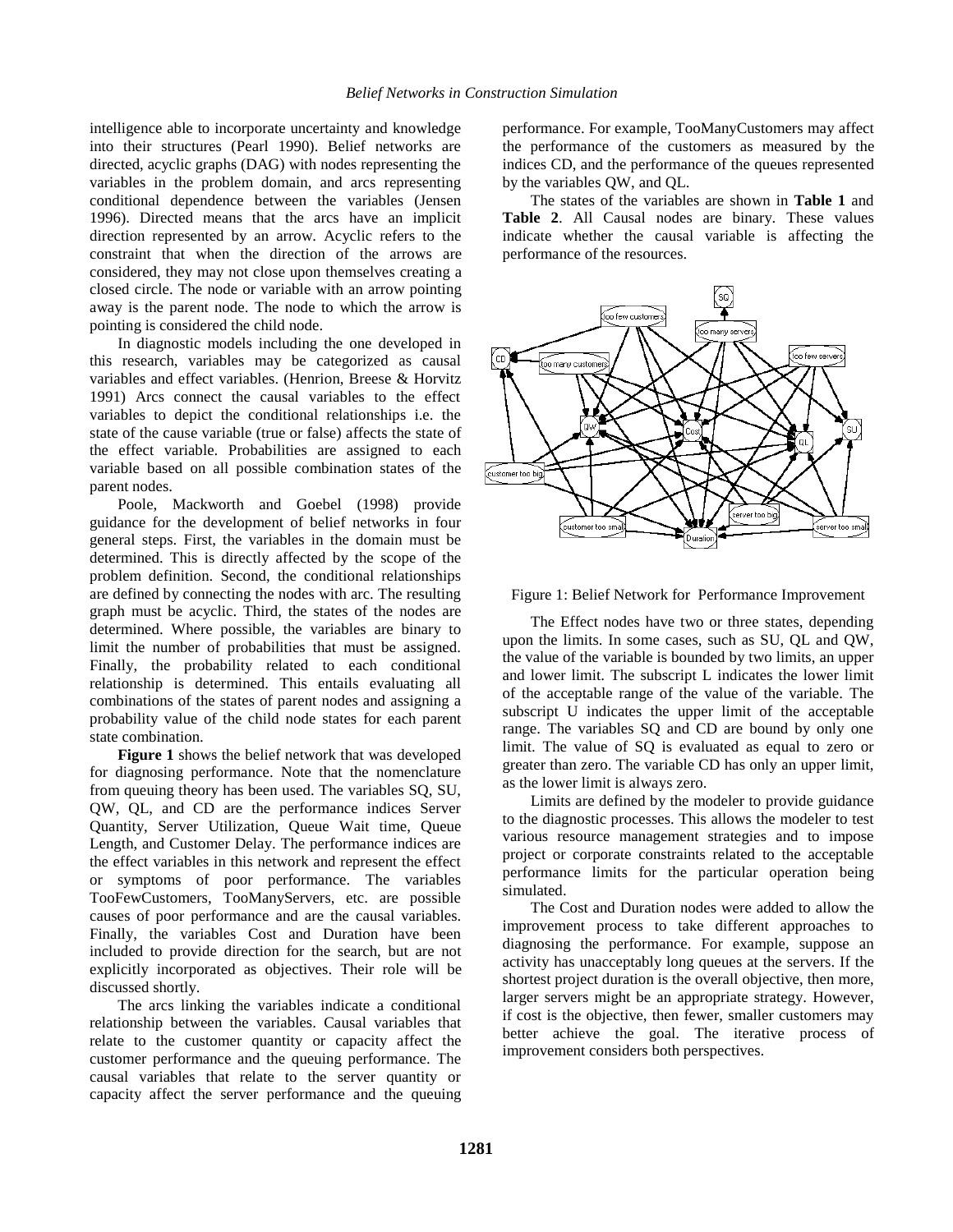| <b>Causal Node</b>       | <b>States</b> |       |
|--------------------------|---------------|-------|
| Too Many Servers (TMS)   | True          | False |
| Too Few Servers (TFS)    | True          | False |
| Too Many Customers (TMC) | True          | False |
| Too Few Customers (TFC)  | True          | False |
| Server Too Big (STB)     | True          | False |
| Server Too Small (STS)   | True          | False |
| Customer Too Big (CTB)   | True          | False |
| Customer Too Small (CTS) | True          | False |

Table 1: States of Causal Nodes

| Table 2 : States of Effect Nodes |
|----------------------------------|
|----------------------------------|

| <b>Effect</b> | <b>State</b>                  | Index                 |                |
|---------------|-------------------------------|-----------------------|----------------|
| Node          | 0                             | 1                     | 2              |
| QL            | $QL_1 \leq QL \leq QL_{11}$   | QL < QL               |                |
| QW            | $QW_I \leq QW \leq QW_{II}$   | $QW < QW_L$           | $QW > QW_U$    |
| CD            | $CD \le CD_{II}$              | CD > CD <sub>II</sub> |                |
| SQ            | $SO=0$                        | SO>0                  |                |
| <b>SU</b>     | $SU_{I} \leq SU \leq SU_{II}$ | SU < S U <sub>L</sub> | $SU > SU_{11}$ |
| Cost          | OK                            | Optimize              |                |
| Duratin       | OК                            | Optimize              |                |

The probability related to each relationship was determined by the author. The probabilities of the states of CD were evaluated as shown in **Table 3**. Note that the probability that  $CD > CD_U$  is not explicitly shown because the information is redundant. It may be calculated as  $P(CD > CD<sub>U</sub>) = 1 - P(CD \le CD<sub>U</sub>)$ .

The parents of CD consist of two sets of conflicting variables: CustomerTooBig/CustomerTooSmall, and TooFewCustomers/TooManyCustomers. These states cannot be true at the same time. Therefore, where the combination of the states of the parents indicate that they are both true, the probability assigned to that combination is the same as if they were both false. The strategy results in no clear decision based upon conflicting states of the parents.

At the end of the simulation run, statistics are extracted and the performance indices are calculated for each queuing location in the simulation model. The value of each index is compared to its user-defined limits and then it is entered as evidence to the belief network by setting the appropriate state of the Effect variables to True. In addition, resource constraints, such as having only one of a specific resource or not having any alternative resources, are entered in the same manner. The lack of alternatives is modeled by setting the variables TooBig and TooSmall to False for the appropriate resource. During evaluation of the belief network, the probability of each Causal variable state is calculated using the concepts of Bayes' Theorem in algorithms designed to solve the networks (McCabe, AbouRizk and Goebel 1998).

Table 3: Probability Assignment for Variable CD

| <b>CTB</b>     | <b>CTS</b> | <b>TFC</b>  | <b>TMC</b>                | $CD \le CD$ |
|----------------|------------|-------------|---------------------------|-------------|
| F              | F          | F           | F                         | 0.99        |
| F              | F          | F           | T                         | 0.10        |
| F              | F          | T           | $\mathbf F$               | 0.90        |
| F              | F          | T           | T                         | 0.99        |
| F              | T          | $\mathbf F$ | ${\bf F}$                 | 0.70        |
| F              | T          | F           | T                         | 0.60        |
| F              | T          | T           | $\boldsymbol{\mathrm{F}}$ | 0.95        |
| F              | T          | T           | T                         | 0.70        |
| T              | F          | F           | $\mathbf F$               | 0.20        |
| T              | F          | F           | T                         | 0.00        |
| $\overline{T}$ | F          | T           | F                         | 0.60        |
| T              | F          | T           | T                         | 0.20        |
| T              | T          | F           | $\mathbf{F}$              | 0.99        |
| T              | T          | F           | T                         | 0.10        |
| T              | T          | T           | $\mathbf F$               | 0.90        |
| T              | T          | T           | T                         | 0.99        |

If the probability of a Causal variable  $=$  True is greater than 50%, the Causal variable gains a score of one. The evaluation scores are summed over all of the interaction locations in the simulation model. As before, there is concern that conflicting variables will compete for priority. This may occur where one customer is being served by several servers.

For example, suppose that one customer has three servers. The performance of the interaction location of the first server is acceptable in all respects i.e. all performance indices at the location are within their specified limits. Consequently, there is no Causal variable with a probability of True greater than 50%. At the second location, the belief network evaluation indicates the likelihood that CustomerTooBig and ServerTooSmall are greater than 50%. The third server location results in the variables CustomerTooSmall and ServerTooBig having a probability greater than 50%. The customer receives a score of one for each TooBig and TooSmall. Server2 has one score in TooSmall, and Server3 has one score in TooBig. By observation, one may conclude that the customer should not be changed unless there is a similar problem at each of the server locations at which the customer interacts. The best action at this time would be to adjust the parameters of Server2 and Server3, and to rerun the simulation to determine the effects of the change.

It might be expected that the belief network should be capable of avoiding conflict recommendations by evaluating the simulation performance as a whole instead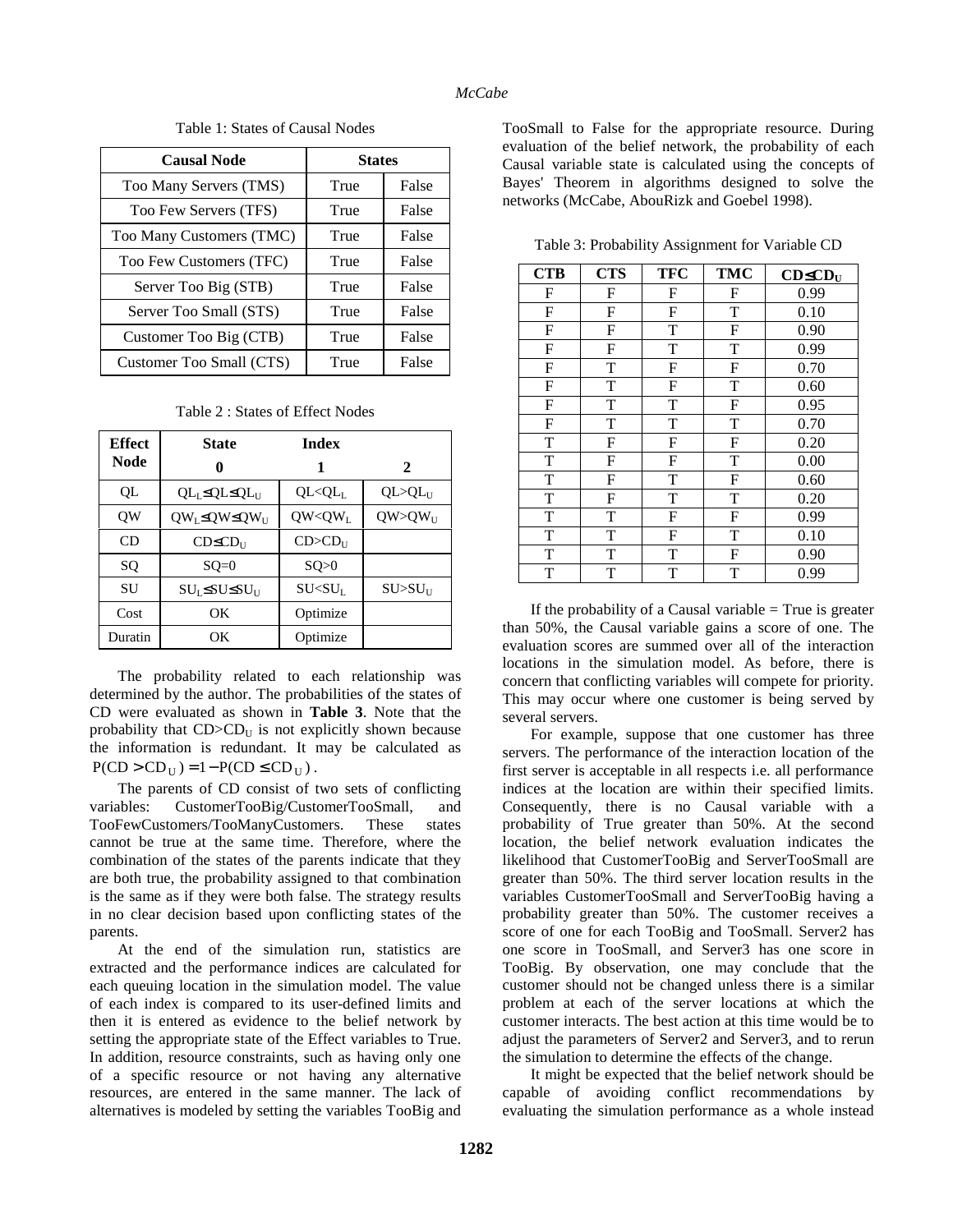of evaluating each server-customer interaction location individually. However, the separate analysis at each location allows the method to be very general without limiting the number of interaction locations or resources that can be included in the model.

A simple heuristic was developed to handle the problem of conflicting recommendations. If any resource accumulates a score greater than zero for both variables of a conflicting set of variables, then the scores for those two conflicting states are cancelled. In other words, no change will be made to a resource if there is a conflicting evaluation related to that variable. In the above example, the result would be a recommendation to modify the servers.

After the simulation model is modified, the simulation is rerun to determine the effect that the changes have on the performance. The iterative process continues until all performance indices at each queuing location are within their specified limits, or until the process begins to oscillate. The resource configuration and the resulting performance may be stored in a database. At the conclusion of the automated process, the modeler may review the database. Based on the argument that several very good solutions is of greater value to the modeler than one optimal solution, the modeler may more closely examine the resource assignments from the, say, five lowest cost simulation runs.

It is possible that the performance from the iteration that resulted in the lowest cost meet the user-specified limits. In fact, the user-specified limits may be such that there is no resource assignment combination that would meet those limits. Again, this is not of major concern. The limits are used as a guide for the improvement process and should not be considered absolute. Although the performance index limits are used as guidelines for improvement, they will not restrict the model from working toward optimal solutions.

# **4 PROTOTYPE**

A prototype was developed to demonstrate the model. MSBN Microsoft Belief Network© Version 1.001 was the belief network modeling and evaluation environment used for the prototype. The simulation language used was AweSim Version 2.0 by Pritsker Corporation© (Pritsker, O'Reilly & LaVal 1997). Microsoft Access© relational database was used to store the input resource assignment and corresponding output of each simulation run. All of the software was easily integrated using Microsoft Visual Basic©, which also provided the development environment for the user interface.

A unique feature that was added to the prototype is that more than one simulation model may be improved and compared to determine which results in the most effective method. Each model that is entered is considered a *scenario*. One scenario may differ from another by changes in user-defined performance limits for the same simulation model, changes to the availability of resources, or by development of another simulation model to represent a different construction method. For example, an earthmoving operation may be completed using scrapers and bulldozers or by using trucks and loaders. Each method would be represented by a simulation model and constitute a Scenario.

The automated method was validated by testing the prototype with queuing problems found in literature (Charmichael 1987). A more complicated model was developed to demonstrate the method. The model is an earthmoving operation with loaders, bulldozers, a weigh scale and unloading spaces as servers, and trucks as customers. Alternative resources for the loaders, trucks and bulldozers were identified. The unloading spaces could be modified only in quantity and the weigh scale resource had no alternatives and was limited in quantity to one.

The operation works as follows. A truck is loaded by an available loader and travels to the scale where it is weighed. The truck proceeds to the unloading area where it dumps its load, and returns to the loading area. The material that was left behind holds the unloading space until a bulldozer is available to move and spread the material. A schematic of the model is shown in Figure 2.



Figure 2 : Schematic of Earthmoving Operation

Several constraints were put upon the simulation model itself to ensure the necessary flexibility was available for the prototype to run. For example, all information related to the quantity and capacity of the resources to be used in a simulation run is contained in a text file. The text file was modified between simulation runs and read into the model at the start of the run. The parameters of the resources, including alternative resources, were a standardized database table. These constraints were not considered to be limiting to the simulation modeler, and were specific to the software used to develop the prototype.

At the start of the program, the modeler provides the location of the simulation file(s) on the computer. The program reads the simulation file and extracts information related to resources, the queue locations, and user-defined statistics. The identification of the queuing locations in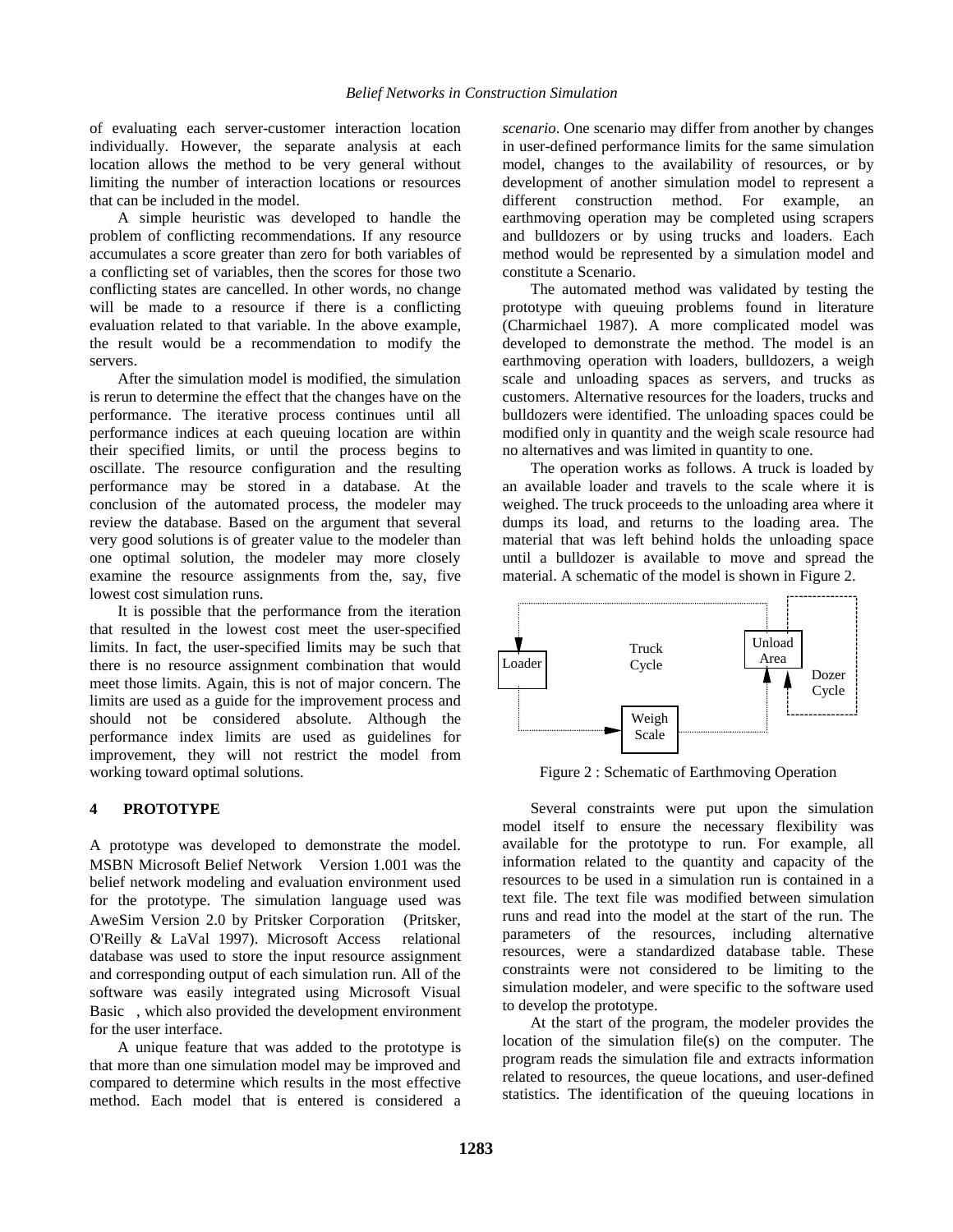which each resource interacts, and the acceptable limits of the performance indices are entered or verified by the user, guided by the information extracted from the simulation file. If more than one scenario is to be compared, the modeler is prompted to add the extra information before the automated improvement process is started.

When the iterative improvement process is complete, the program scans the database containing the input and output parameters from each simulation run. The lowest cost and shortest duration are presented to the modeler including the resource assignment for that iteration. In addition, iterations that did not result in lowest cost or shortest duration but did meet the performance limits are listed. As mentioned, the modeler may review the database itself to determine if any other solution is acceptable.

**Figure 3** shows the resource assignments for the demonstration case. Each resource alternative has a different symbol.



Figure 3 : Resource Allocation per Iteration of Demonstration Case

**Figure 4** shows the corresponding cost and duration that resulted from the resource assignment. It is evident that the solution function is somewhat flat around the optimum points, and that the construction planner may find more than one of solutions acceptable.

# **5 CONCLUSIONS**

The objective of the research was to develop an automated method of improving the performance of simulated operations. Evaluation and diagnosis of the performance was provided through a belief network. Performance indices were developed to evaluate and measure the resource performance within the simulation run. These indices were input to the belief network as evidence of the current situation. Output of the network includes diagnosis of operation performance, and recommendations for modifications to the model to improve its performance.



Figure 4 : Resulting Cost and Duration per Iteration of Demonstration Case

The model presented here has several limitations. First, the simulation model itself cannot be automatically changed. This would require an understanding of the processes that are being modeled. A method may be developed if the system is limited to a specific process domain. However, this was not within the scope of the research.

The prototype was not optimized for computing time, and it took several minutes to run the demonstration case. While this is significantly less effort than what is required in manual experimentation, increased expectations in automated systems lessens the effectiveness of the prototype. It is the opinion of the author that this method may be effectively applied to process-specific simulation environments where many of the user-defined limits can be standardized to reduce input required by the modeler. The belief network can be integrated with the simulation environment and computation time related to communication between software may be saved.

Finally, the method does not allow combinations of alternatives of a single resource type to be assigned within the same model, such as three units of alternative #1 and one unit of alternative #4 to work together.

More research is required to fully automate model optimization of complex processes. The method discussed here has demonstrated a feasible method for automated improvement without limiting the modeler to a single solution.

#### **6 ACKNOWLEDGEMENTS**

The author would like to thank the Decision Theory Group, Microsoft research for the use of their software MSBN©.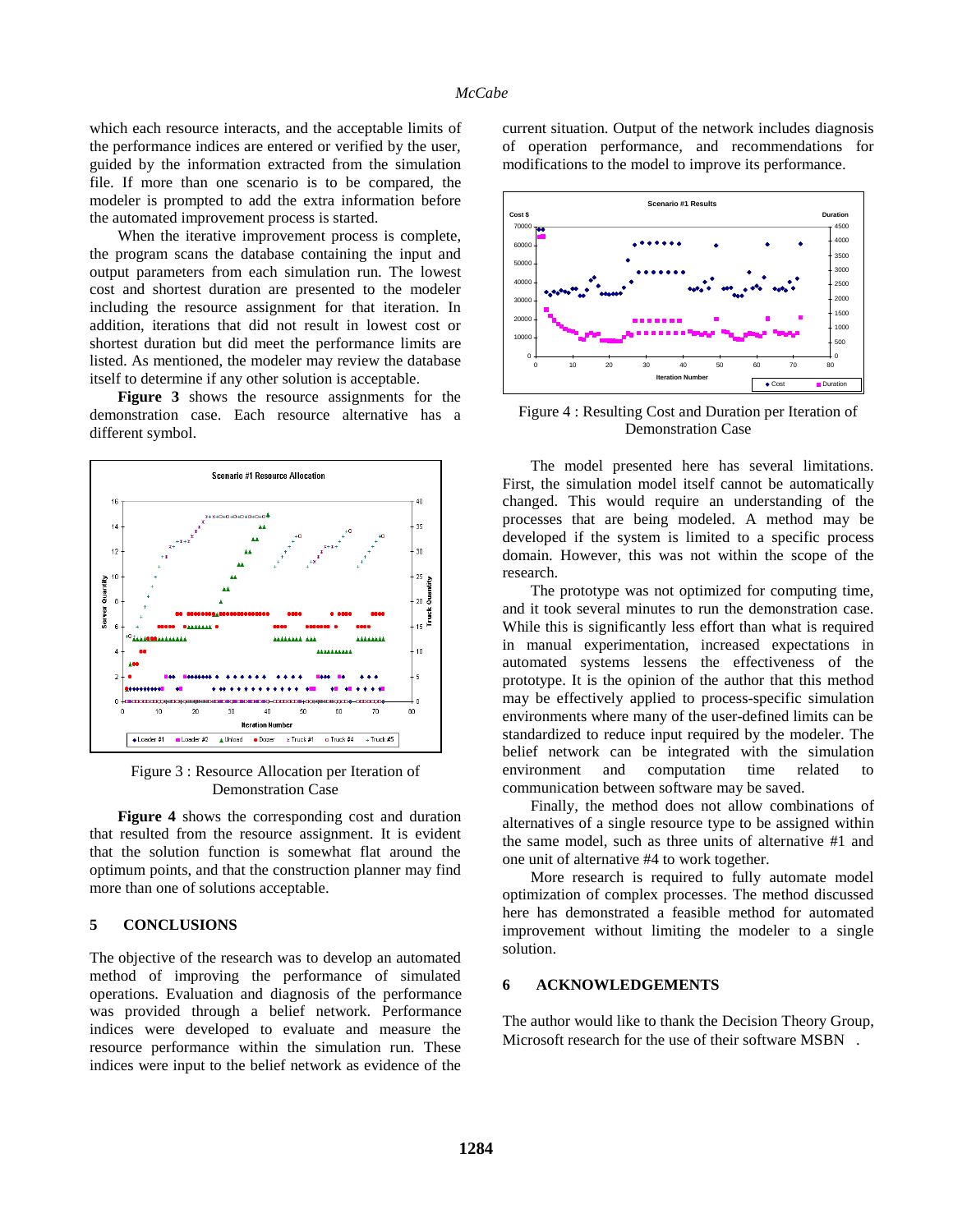#### **REFERENCES**

- AbouRizk, S.M., Halpin, D.W., (1990) "Probabilistic Simulation Studies for Repetitive Construction Processes", Journal of Construction Engineering and Management, Vol. 116, No. 4, 575-594
- AbouRizk, S.M., Shi, J., (1994) "Automated Construction-Simulation Optimization", Journal of Construction Engineering and Management Vol. 120, No. 2, 374-385
- AbouRizk, S.M., Dozzi, S.P., (1993) "Application of Computer Simulation in Resolving Construction Disputes", Journal of Construction Engineering and Management, Vol. 119, No. 2, 355-373
- Azadivar, F., Talavage, J., (1980) "Optimization of Stochastic Simulation Models", Mathematics and Computers in Simulation, Vol. 22, 231-241
- Azadivar, F., (1992) "A Tutorial on Simulation Optimization", Proceedings of the 1992 Winter Simulation Conference, Institute of Electrical and Electronics Engineers, Piscataway, N.J., 198-204
- Carmichael, D.G., (1987) *Engineering Queues in Construction and Mining*, Ellis Horwood Limited, Market Cross House, Cooper Street, Chichester, West Sussex, PO19 1EB, England
- Chan, W., Chua, D.K.H., (1996) "Civil Engineering Applications of Genetic Algorithms", Proceedings to the Third Congress of Computing in Civil Engineering, June 17-19, 1072-1078
- Chang, D., (1987) "RESQUE", Ph.D. thesis, University of Michigan, Ann Arbor, MI
- Crain, R.C., Smith, D.S. (1994) "Industrial strength simulation using GPSS/H", 1994 Winter Simulation Conference Proceedings, Institute of Electrical and Electronics Engineers, Piscataway, N.J., 502-508
- Halpin, D.W., (1976) "CYCLONE A Method For Modeling Job Site Processes", Journal of the Construction Division, Vol. 103, No 3, pp. 489-499
- Henrion, M., Breese, J.S., Horvitz E.J., (1991) "Decision Analysis and Expert Systems", AI Magazine, Winter 1991, 64-91
- Huang, R., Grigoriadis, A.M., Halpin, D.W., (1994) "Simulation of Cable-Stayed Bridges Using DISCO", Proceedings of the 1994 Winter Simulation Conference, Institute of Electrical and Electronics Engineers, Piscataway, N.J., 1130-1136
- Ioannou, P.G., (1989) *UM-CYCLONE user's manual*, Division of Construction Engineering and Management, Purdue University, West Lafayette, IN
- Jensen, F.V., (1996) *An introduction to Bayesian Networks*, UCL Press, University College London, London, UK, WC1E 6BT, 12-20
- Liu, L.Y., (1996) "ACPSS Animated Construction Process Simulation System", Proceedings of the Third Congress on Computing in Civil Engineering, June 17- 19, 397-403
- Liu, L.Y., Ioannou, P.G., (1994) "Graphical Object-Oriented Discrete-Event Simulation System", Proceedings of the 1994 Winter Simulation Conference, Institute of Electrical and Electronics Engineers, Piscataway, N.J., 1285-1291
- Martinez , J., Ioannou, P.G., (1994) "General purpose simulation with STROBOSCOPE", Proceedings of the 1994 Winter Simulation Conference, Institute of Electrical and Electronics Engineers, Piscataway, N.J., 1159-1166
- McCabe, B., (1997), "An automated modelling approach for improving construction performance using simulation and belief networks", PhD thesis, University of Alberta, Edmonton, Alta., Canada
- McCabe, B., AbouRizk, S.M., Goebel, R., "Belief Networks for Construction Performance Diagnostics", Journal of Computing in Civil Engineering, Vol. 12, No. 2, 93- 100
- Paulson, G.C. Jr., (1978) "Interactive Graphics For Simulating Construction Operations", Journal of the Construction Division, Vol. 104, No. 1, 69-76
- Pearl, J., (1990), "Bayesian Decision Methods", Readings in Uncertain Reasoning, Ed. G. Shafer & J. Pearl, Morgan Kaufmann Publishers, Inc., San Mateo, California
- Poole, David L., Mackworth, Alan, Goebel, Randolph G., (1998) *Computational Intelligence: A Logical Introduction*, Oxford University Press, New York, N.Y.
- Pritsker, A.A.B., O'Reilly, J.J., LaVal, D.K., (1997), *Simulation with Visual SLAM and Awesim*, John Wiley & Sons, Inc., New York, NY and System Publishing Corporation PO Box 2161, West Lafayette, IN 47906
- Profozich, D.M., Sturrock, D.T., (1994) "Introduction to SIMAN/Cinema" Proceedings of the 1994 Winter Simulation Conference, Institute of Electrical and Electronics Engineers, Piscataway, N.J., 427-430
- Riggs, L, (1976) "Sensitivity Analysis of Construction Operations", Ph.D. thesis, Georgia Institute of Technology, Atlanta, GA
- Russell, E.C., (1993) "SIMSCRIPT II.5 and SIMGRAPHICS tutorial", Proceedings of the 1993 Winter Simulation Conference, Institute of Electrical and Electronics Engineers, Piscataway, N.J., 223-227
- Sawhney, A., AbouRizk, S.M., (1995) "HSM-Simulation-Based Planning Method for Construction Projects", Journal of Construction Engineering and Management, Vol. 121 No. 3, 297-303
- Shi, J., AbouRizk, S.M., (1994) "A Resource-Based Simulation Approach with Application in Earthmoving/Strip Mining", Proceedings of the 1994 Winter Simulation Conference, Institute of Electrical and Electronics Engineers, Piscataway, N.J., 1124-1129
- Shi, J., AbouRizk, S.M., (1995) "An Optimization Method for Simulating Large Complex Systems", Eng. Opt., Vol. 25, 213-229